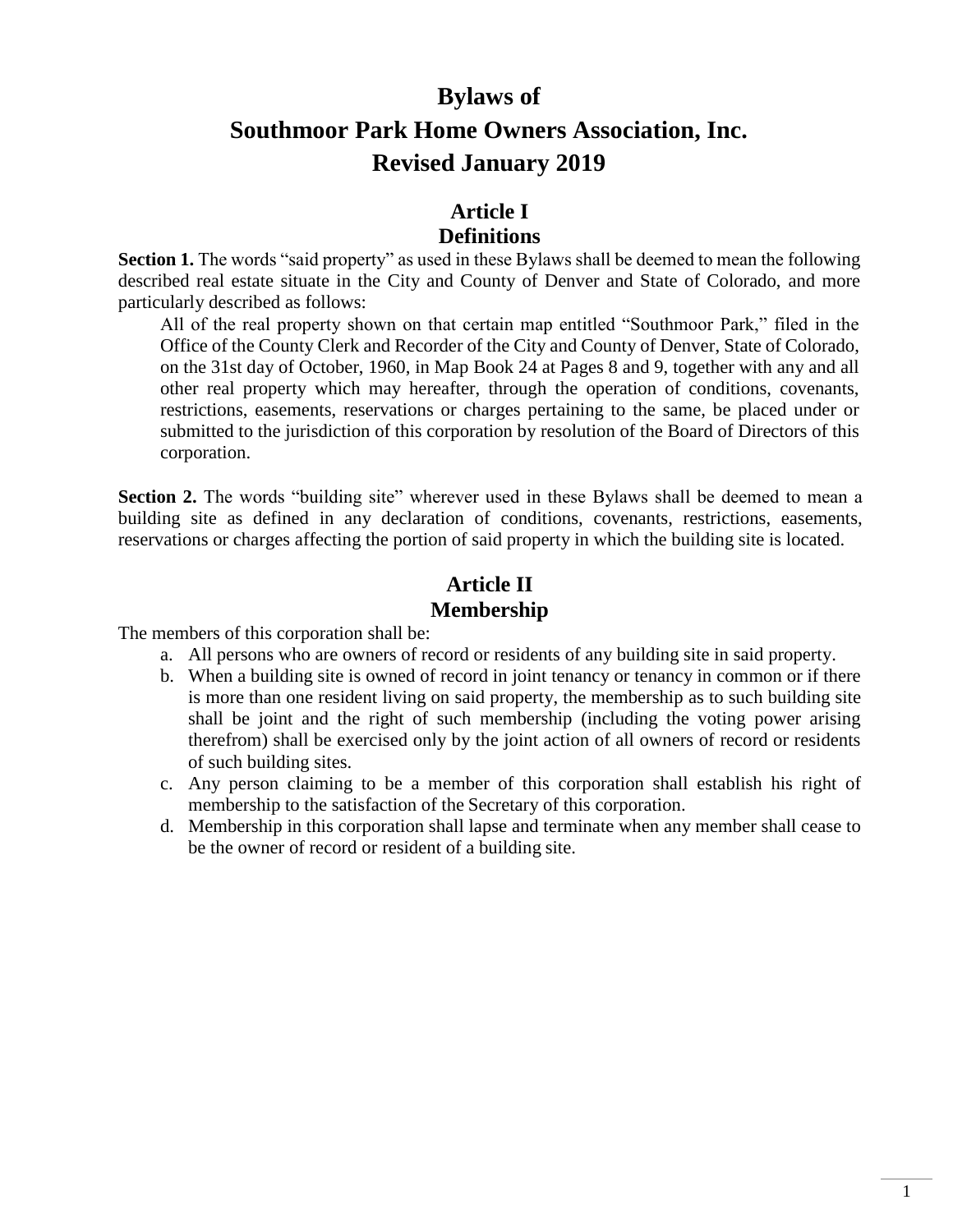## **Article III Voting Rights**

In all matters which shall come before the members of this corporation, and in all corporate matters, the voting power of the members of this corporation shall be equal, according to the following rules:

- a. Except as provided in (c) of this Section, each member in good standing of this corporation shall have at least one vote.
- b. Except as provided in (c) of this Section, each member in good standing of this corporation residing in or owning of record one or more building sites shall have the right to the number of votes equal to the total number of building sites of which he/she is the owner or resident of record.
- c. When a building site is resided in or owned of record by more than one individual, the several owners or residents shall collectively be entitled to one vote only.

## **Article IV Property Rights**

Each member of this corporation shall have an interest in all of the property owned by this corporation as is represented by the ratio of the number of votes to which said member is entitled to the total number of votes in this corporation. Such interest is and shall be appurtenant to the building sites in all said property which qualify such person for membership in this corporation.

### **Article V**

#### **Corporate Powers**

The corporate powers of this corporation shall be vested in, exercised by, and under the authority of, and the business and affairs of this corporation shall be controlled by a board of five directors. The directors, other than those named in the Articles of Incorporation, shall be members of the corporation. Three of said directors shall constitute a quorum for the transaction of business.

### **Article VI Directors**

**Section 1.** Each director shall serve for a term of two (2) years. Three directors shall be elected to serve commencing in the even numbered years and two shall be elected to commence serving in the odd numbered calendar years. Members of the board shall hold office until their respective successors shall have been elected by the corporation.

**Section 2.** Election to the Board of Directors shall be by written ballot, except if the number of candidates equal the number of positions to be filled, the election may be by voice. The persons receiving the largest number of votes shall be elected. The newly elected directors shall assume office at the beginning of the fiscal year for which they are elected.

**Section 3.** The president may appoint two (2) election judges who shall be members of the corporation to monitor and assist in the election of board members.

**Section 4.** Vacancies in the Board of Directors shall be filled by the majority vote of the remaining directors for the unexpired term at any board meeting following the resignation or removal of a director.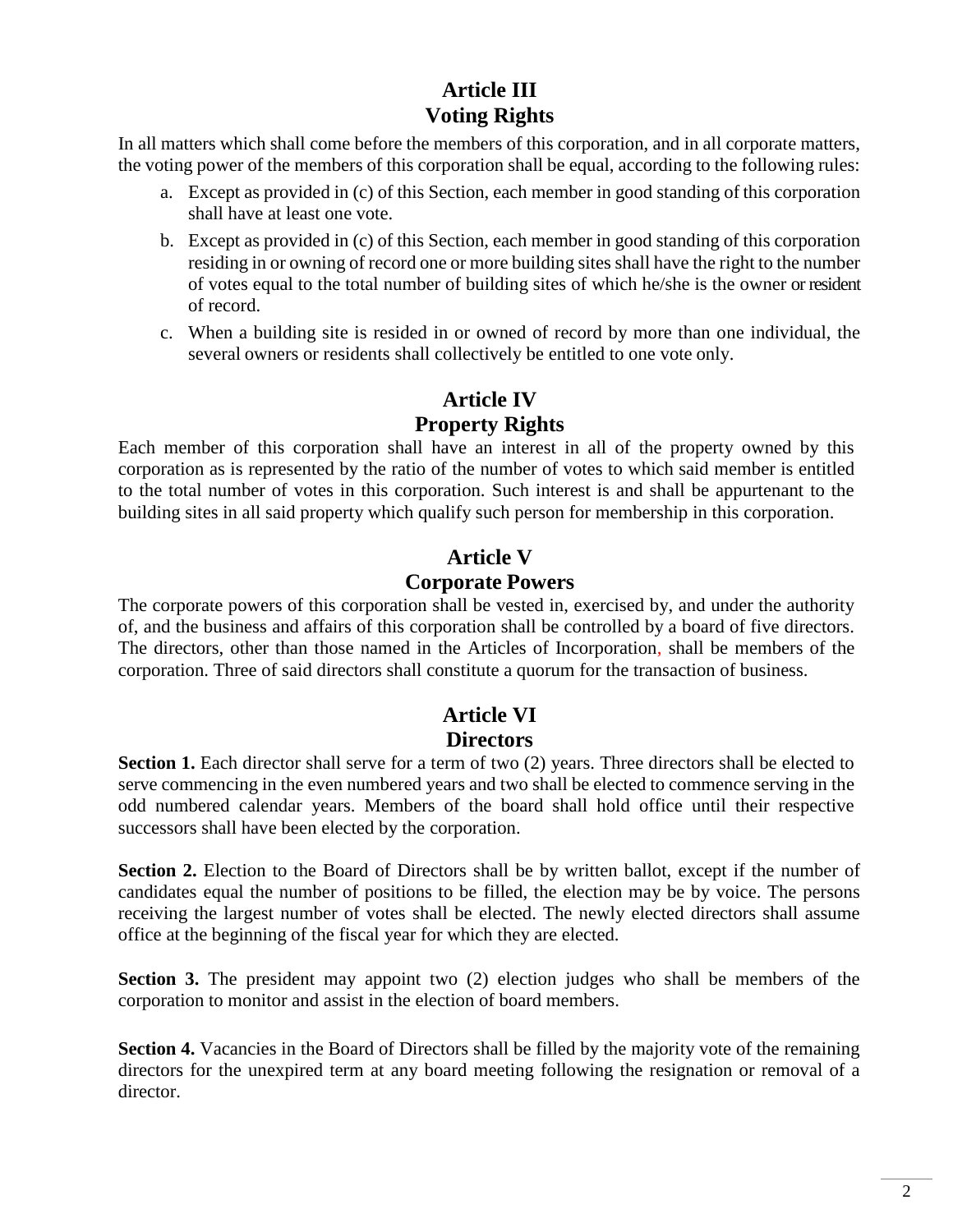## **Article VII Powers of Directors**

The Board of Directors shall have power:

- a. To call special meetings of the members whenever it deems it necessary, and it shall call a meeting at any time upon written request of twelve (12) members.
- b. To elect and/or appoint and remove at pleasure all officers, agents and employees of the corporation and prescribe their duties. The board shall not have the power to remove elected directors from the board.
- c. To conduct, manage, and control the affairs and business of this corporation, and to make rules and regulations not inconsistent with the laws of the State of Colorado or the Bylaws of this corporation for the guidance of the officers and management of the affairs of the corporation.
- d. To establish, levy and assess, and collect charges or assessments as they may deem proper to carry out the purpose contained in the Articles of Incorporation.
- e. To exercise for the corporation all powers, duties and authorities vested in or delegated to this corporation or which it may lawfully exercises.

## **Article VIII Duties of Directors**

It shall be the duty of the Board of Directors:

- a. To cause to be kept a complete record of all of their minutes and acts, and of the proceedings of the members, and present a full statement at the regular annual meeting of the members, show in detail the assets and liabilities of the corporation, and generally the condition of its affairs. A similar statement shall be presented at any other meeting of the members when twelve (12) members are present.
- b. To supervise all officers, agents, and employees of this corporation, and to see that their duties are properly performed.

## **Article IX Directors' Meetings**

**Section 1.** A regular meeting of the Board of Directors shall be held at least quarterly and at other times as required for the timely transaction of business.

**Section 2.** Notice of each meeting of the Board of Directors shall be provided to the directors at least three (3) days prior to holding the meeting when called by the president, the vice-president, or upon the written request of any two directors.

**Section 3.** Special meetings of the Board of Directors shall be held when called by the president, vice-president, secretary, or treasurer, or upon the written request of any two directors.

**Section 4.** Written notice of each special meeting of the Board of Directors shall be delivered personally to the directors or given or sent to each director, at least three (3) days before the time for holding said meeting, by email or by letter, postage thereon fully prepaid addressed to the director. Each director shall register his mailing and email address with the secretary, and notices of meetings shall be mailed to him/her at such address.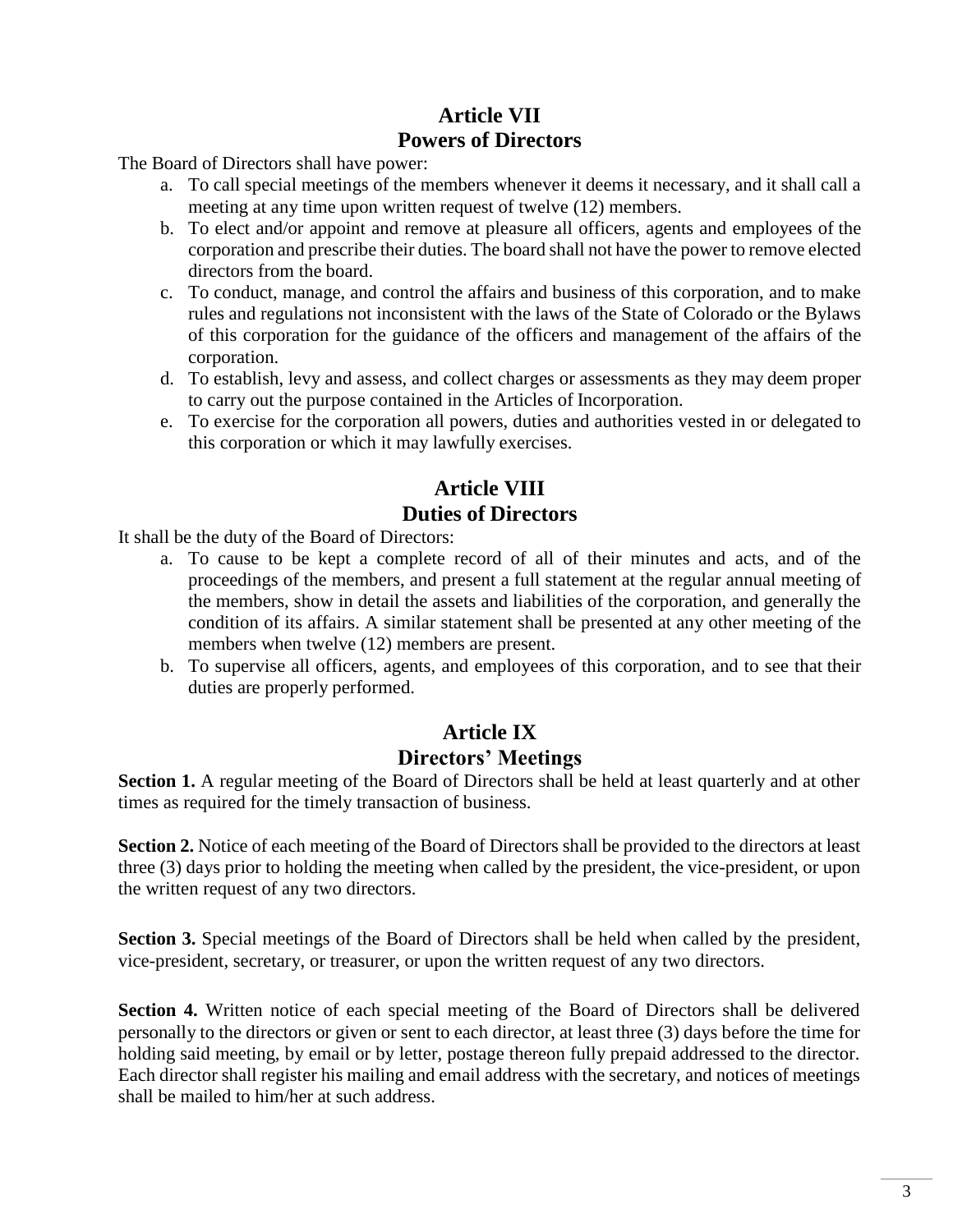**Section 5.** Every act or decision done or made by a majority of the directors present at a meeting duly held at which a quorum is present shall be regarded as the act of the Board of Directors. In the absence of a quorum, the majority of the directors present may adjourn from time to time until the time fixed for the next regular meeting of the board.

#### **Article X Meetings of Members**

**Section 1.** The annual meeting of the members shall be held by April 30th of each year and shall commence between 5pm and 8 pm and within a five (5) mile radius of the neighborhood.

**Section 2.** Special meetings of the members for any purpose may be called at any time by the president, vice-president, secretary, treasurer, the Board of Directors, by any two or more members thereof, or upon written request of twelve (12) members.

**Section 3.** Written notice of each meeting of the corporation shall, at least fifteen (15) days before the time for holding each meeting, be given or sent to each member by letter, postage thereon fully prepaid addressed to the member or by hand delivery to their home. Notice of each annual or special meeting of the members shall specify the place, date, hour of the meeting, and the general nature of the business to be transacted.

**Section 4.** Twelve (12) members entitled to vote in person or be represented by proxy shall constitute a quorum to transact business. In the absence of a quorum, any meeting of the members may be adjourned from time to time by a vote of the majority of the members present, but no other business may be transacted.

### **Article XI Officers**

**Section 1.** The officers of this corporation shall be a president, vice-president, secretary and treasurer who shall at all times be members of the Board of Directors.

**Section 2.** The officers of this corporation shall be elected by the Board of Directors when they take office. Terms of officers shall be one (1) year. Existing officers may continue in their positions should the newly constituted board so choose.

**Section 3.** The Board of Directors may appoint such other agents as the business of the corporation may require, each of whom shall hold office for such period, have such authority, and perform such duties as the Board of Directors may, from time to time, determine.

**Section 4.** Any officer may be removed from office either with or without cause by a majority of the directors at any time in office at any annual, regular or special meeting of the board. Any officer may resign at any time by giving a written notice to the Board of Directors, or to the president or the secretary of the corporation. Any such resignation shall take effect at the date of receipt of such notice, or at any later time specified therein, and unless otherwise specified therein the acceptance of such resignation shall not be necessary to make it effective.

**Section 5.** A vacancy in any office because of death, resignation, removal, disqualification, or any other cause shall be filled in the manner prescribed in the Bylaws for regular appointment to such office.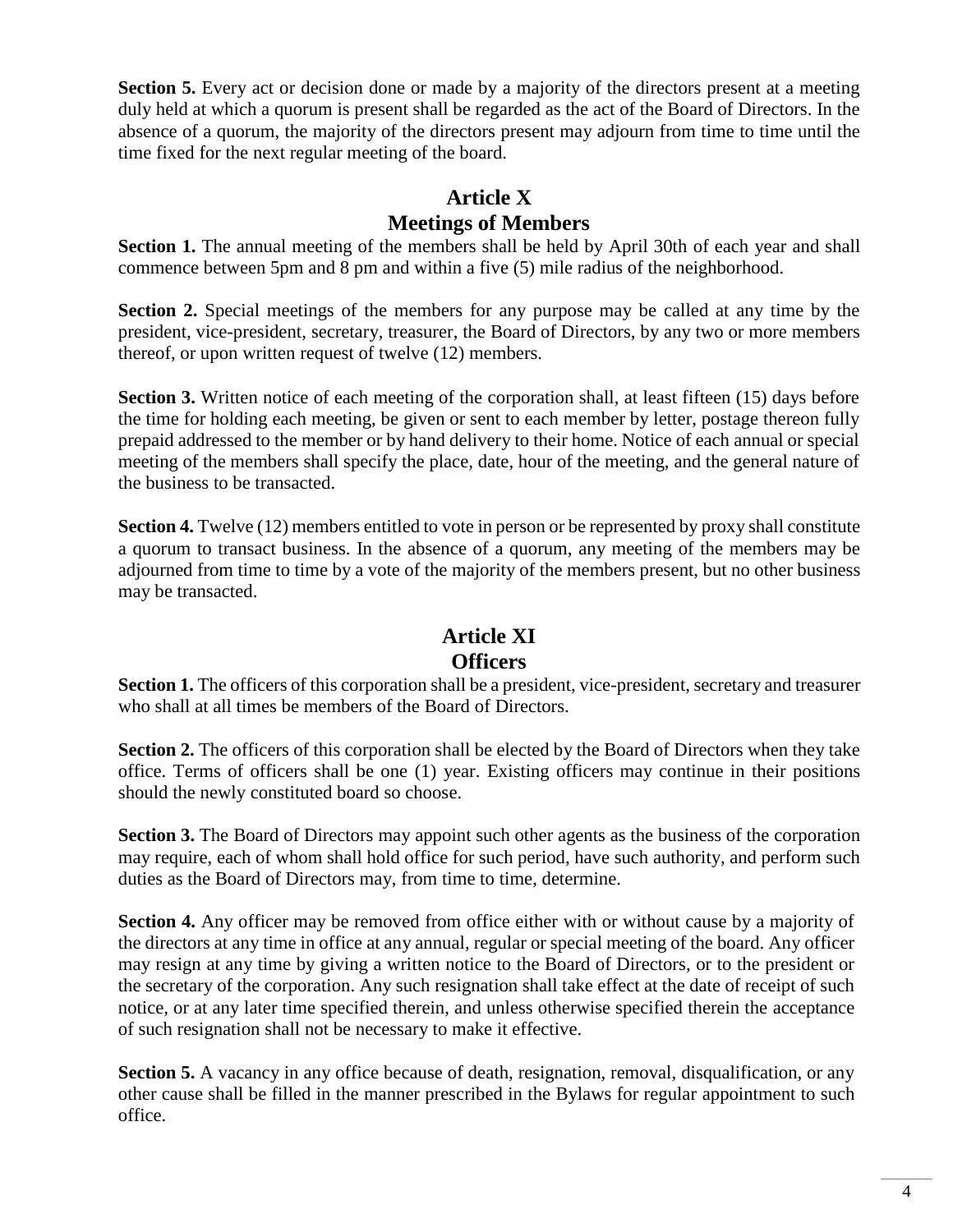### **Article XII Duties of Officers**

**Section 1.** The president shall:

- a. Preside over all meetings of the members and of the Board of Directors.
- b. Sign as president all deeds, contracts and other instruments in writing which have been first approved by the Board of Directors.
- c. Call the directors together whenever he/she deems it necessary and shall have, subject to the advice of the Board of Directors, general supervision, direction and control of the business affairs of the corporation, and generally shall discharge such other duties as may be required of him/her by the Board of Directors.

**Section 2.** The vice-president shall act in the place and stead of the president in the event of the president's absence, inability or refusal to act, and shall exercise and discharge such other duties as may be required of him or her by the board.

**Section 3.** The secretary shall:

- a. Keep a record of all meetings and proceedings of the Board of Directors and of the members.
- b. Keep proper books.
- c. Serve notices of meetings of the Board of Directors and the members required either by law or by the Bylaws of this corporation.
- d. Keep appropriate records showing the members of this corporation together with their addresses as furnished by such members.

**Section 4.** The treasurer shall:

- a. Receive and deposit in such bank or banks as the Board of Directors may, from time to time, direct, all of the funds of the corporation, which funds shall be withdrawn by such officer or officers as the Board of Directors shall, from time to time, designate.
- b. Register on behalf of the corporation as needed with the State of Colorado.

## **Article XIII Books and Papers**

The books, records and such papers as may be placed on file by the vote of the members of the Board of Directors shall at all times, during reasonable business hours, be subject to the inspection of any member.

### **Article XIV Proxies**

**Section 1.** At all corporate meetings of members, each member may vote in person or by proxy.

**Section 2.** All proxies shall be in writing, signed and dated by the property owner or resident, and filed with the Secretary prior to the annual meeting or special meeting of the membership.